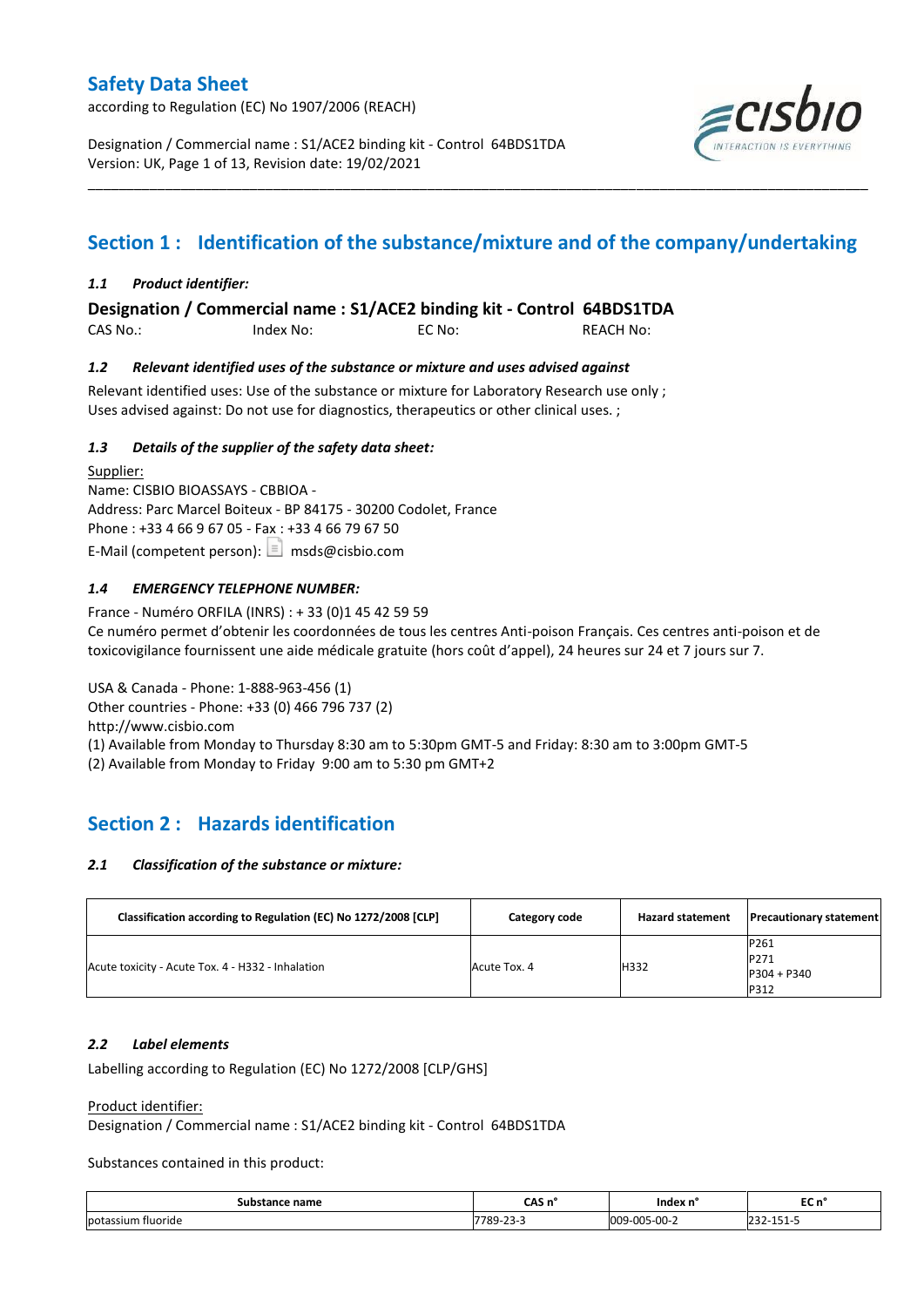according to Regulation (EC) No 1907/2006 (REACH)

≡CISL

Designation / Commercial name : S1/ACE2 binding kit - Control 64BDS1TDA Version: UK, Page 2 of 13, Revision date: 19/02/2021

Hazard pictograms GHS07-exclam



Signal word: Warning

#### Hazard and precautionary statements:

| Code          | <b>Hazard statments</b>                                                    |
|---------------|----------------------------------------------------------------------------|
| H332          | <b>Harmful if inhaled</b>                                                  |
| P261          | Avoid breathing dust/fume/gas/mist/vapours/spray.                          |
| P271          | Use only outdoors or in a well-ventilated area.                            |
| $P304 + P340$ | IF INHALED: Remove person to fresh air and keep comfortable for breathing. |
| P312          | Call a POISON CENTRE/doctor/ if you feel unwell.                           |

\_\_\_\_\_\_\_\_\_\_\_\_\_\_\_\_\_\_\_\_\_\_\_\_\_\_\_\_\_\_\_\_\_\_\_\_\_\_\_\_\_\_\_\_\_\_\_\_\_\_\_\_\_\_\_\_\_\_\_\_\_\_\_\_\_\_\_\_\_\_\_\_\_\_\_\_\_\_\_\_\_\_\_\_\_\_\_\_\_\_\_\_\_\_\_\_\_\_\_\_\_

#### *2.3 Other hazards*

The mixture does not contain substances classified as 'Substances of Very High Concern' (SVHC) >= 0.1% published by the European CHemicals Agency (ECHA) under article 57 of REACH. The mixture satisfies neither the PBT nor the vPvB criteria for mixtures in accordance with annexe XIII of the REACH regulations EC 1907/2006. ; Adverse human health effects and symptoms: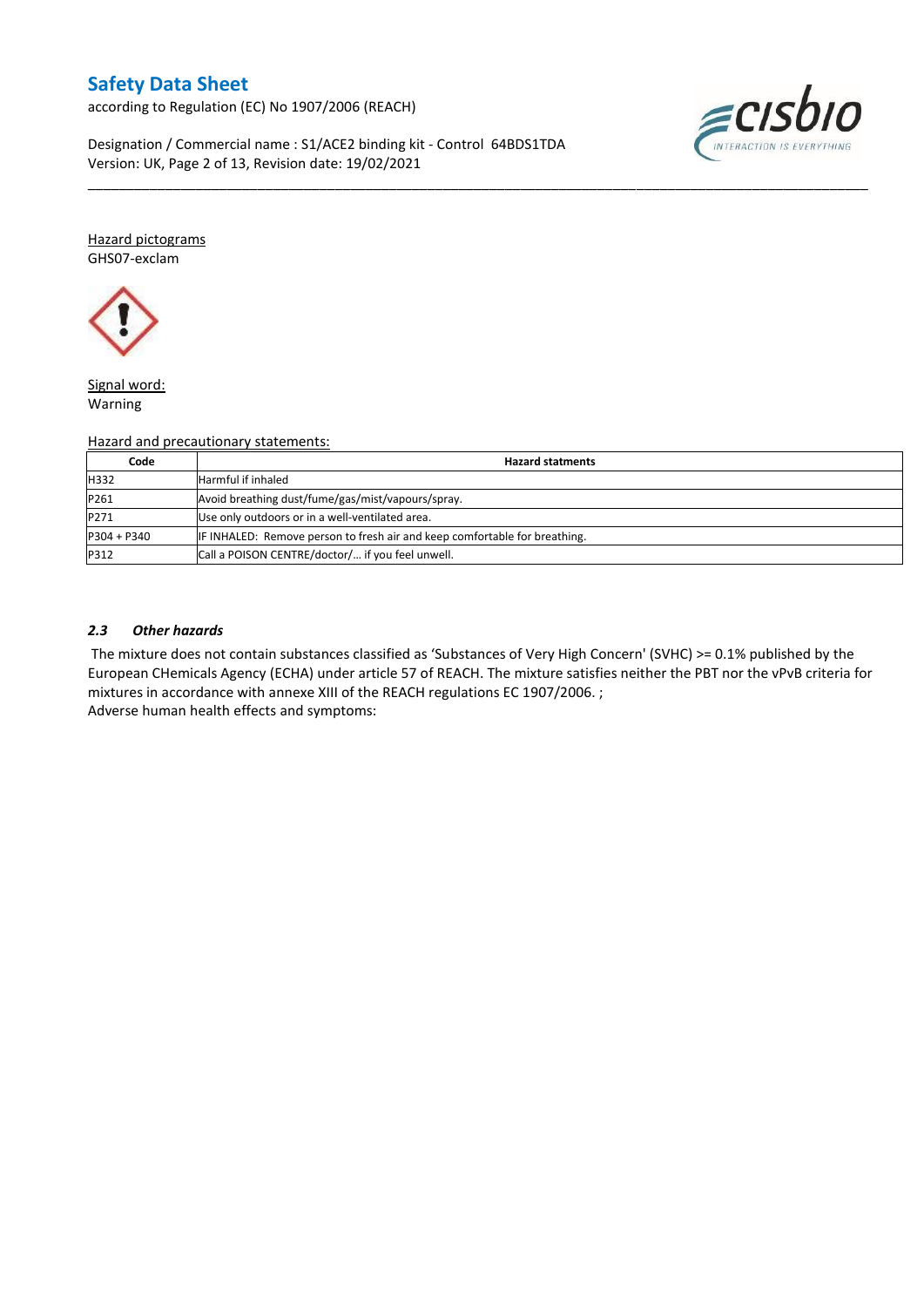according to Regulation (EC) No 1907/2006 (REACH)



Designation / Commercial name : S1/ACE2 binding kit - Control 64BDS1TDA Version: UK, Page 3 of 13, Revision date: 19/02/2021

## **Section 3 : Composition/information on ingredients**

### *3.2 Mixtures*

Hazardous ingredients:

| Substance name                                             | CAS <sub>n</sub> ° | Index n°     | EC <sub>n</sub> ° | <b>Classification according Regulation (EC)</b><br>No. 1272 [CLP]                                                                                                 | Concentration<br>(%) | <b>SCL</b> | M-factor |
|------------------------------------------------------------|--------------------|--------------|-------------------|-------------------------------------------------------------------------------------------------------------------------------------------------------------------|----------------------|------------|----------|
| potassium fluoride                                         | 7789-23-3          | 009-005-00-2 | 232-151-5         | Acute toxicity - Acute Tox. 3 - H301 -<br>Oral<br>Acute toxicity - Acute Tox. 3 - H311 -<br>Dermal<br>Acute toxicity - Acute Tox. 3 - H331 -<br><b>Inhalation</b> | < 10%                |            |          |
| potassium<br>dihydrogenorthophosphate <sup>7778-77-0</sup> |                    |              | 231-913-4         |                                                                                                                                                                   | $< 1\%$              |            |          |

\_\_\_\_\_\_\_\_\_\_\_\_\_\_\_\_\_\_\_\_\_\_\_\_\_\_\_\_\_\_\_\_\_\_\_\_\_\_\_\_\_\_\_\_\_\_\_\_\_\_\_\_\_\_\_\_\_\_\_\_\_\_\_\_\_\_\_\_\_\_\_\_\_\_\_\_\_\_\_\_\_\_\_\_\_\_\_\_\_\_\_\_\_\_\_\_\_\_\_\_\_

Additional information:

Full text of H- and EUH-phrases: see SECTION 16.

### **Section 4 : First aid measures**

#### *4.1 Description of first aid measures*

**General information**:Do not leave affected person unattended. ;

**Following inhalation**:In case of respiratory tract irritation, consult a physician. ;

**Following skin contact**:After contact with skin, wash immediately with water ;

**Following eye contact**:After contact with the eyes, rinse with water with the eyelids open for a sufficient length of time, then consult an ophthalmologist immediately. ;

**Following ingestion**:Do NOT induce vomiting. ;

**Self-protection of the first aider**:

#### *4.2 Most important symptoms and effects, both acute and delayed*

Symptoms:No known symptoms to date. ; Effects:

### *4.3 Indication of any immediate medical attention and special treatment needed*

Notes for the doctor:

## **Section 5 : Firefighting measures**

#### *5.1 Extinguishing media:*

**Suitable extinguishing media**:This product is not flammable. Use extinguishing agent suitable for type of surrounding fire ;

### *5.2 Special hazards arising from the substance or mixture*

Hazardous combustion products:/

#### *5.3 Advice for fire-fighters*

Wear Protective clothing. ;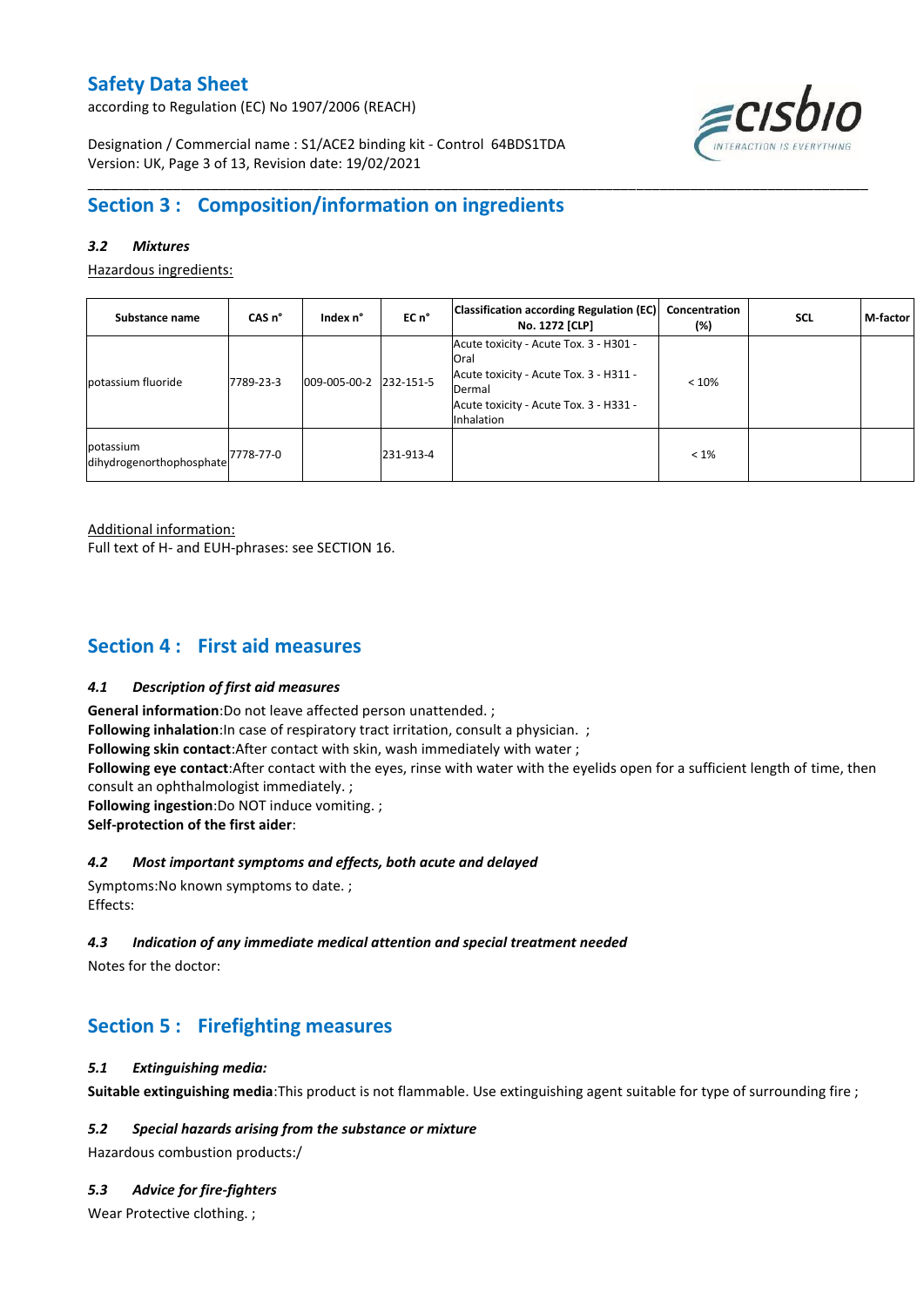according to Regulation (EC) No 1907/2006 (REACH)

Designation / Commercial name : S1/ACE2 binding kit - Control 64BDS1TDA Version: UK, Page 4 of 13, Revision date: 19/02/2021



### **Section 6 : Accidental release measures**

#### *6.1 Personal precautions, protective equipment and emergency procedures*

\_\_\_\_\_\_\_\_\_\_\_\_\_\_\_\_\_\_\_\_\_\_\_\_\_\_\_\_\_\_\_\_\_\_\_\_\_\_\_\_\_\_\_\_\_\_\_\_\_\_\_\_\_\_\_\_\_\_\_\_\_\_\_\_\_\_\_\_\_\_\_\_\_\_\_\_\_\_\_\_\_\_\_\_\_\_\_\_\_\_\_\_\_\_\_\_\_\_\_\_\_

Emergency procedures: Provide adequate ventilation. ;

#### *6.2 Environmental precautions*

Do not allow to enter into surface water or drains. ;

#### *6.3 Methods and material for containment and cleaning up*

For cleaning up:Suitable material for taking up: Absorbing material, organic ; Other information:

#### *6.4 Reference to other sections*

Additional information:

## **Section 7 : Handling and storage**

#### *7.1 Precautions for safe handling*

Protective measures: Advice on safe handling:Avoid contact with skin, eyes and clothes. ; Fire preventions:

Do not eat, drink or smoke in areas where reagents are handled. ; Advice on general occupational hygiene Handle in accordance with good industrial hygiene and safety practice ;

#### *7.2 Conditions for safe storage, including any incompatibilities*

Technical measures and storage conditions: Requirements for storage rooms and vessels:Keep container tightly closed. ; Hints on storage assembly: Materials to avoid: Further information on storage conditions:

### *7.3 Specific end uses:*

Recommendations on specific end uses: Observe technical data sheet. ;

# **Section 8 : Exposure controls/personal protection**

#### *8.1 Control parameters*

Preliminary remark:

#### 8.1.1 Occupational exposure limits:

France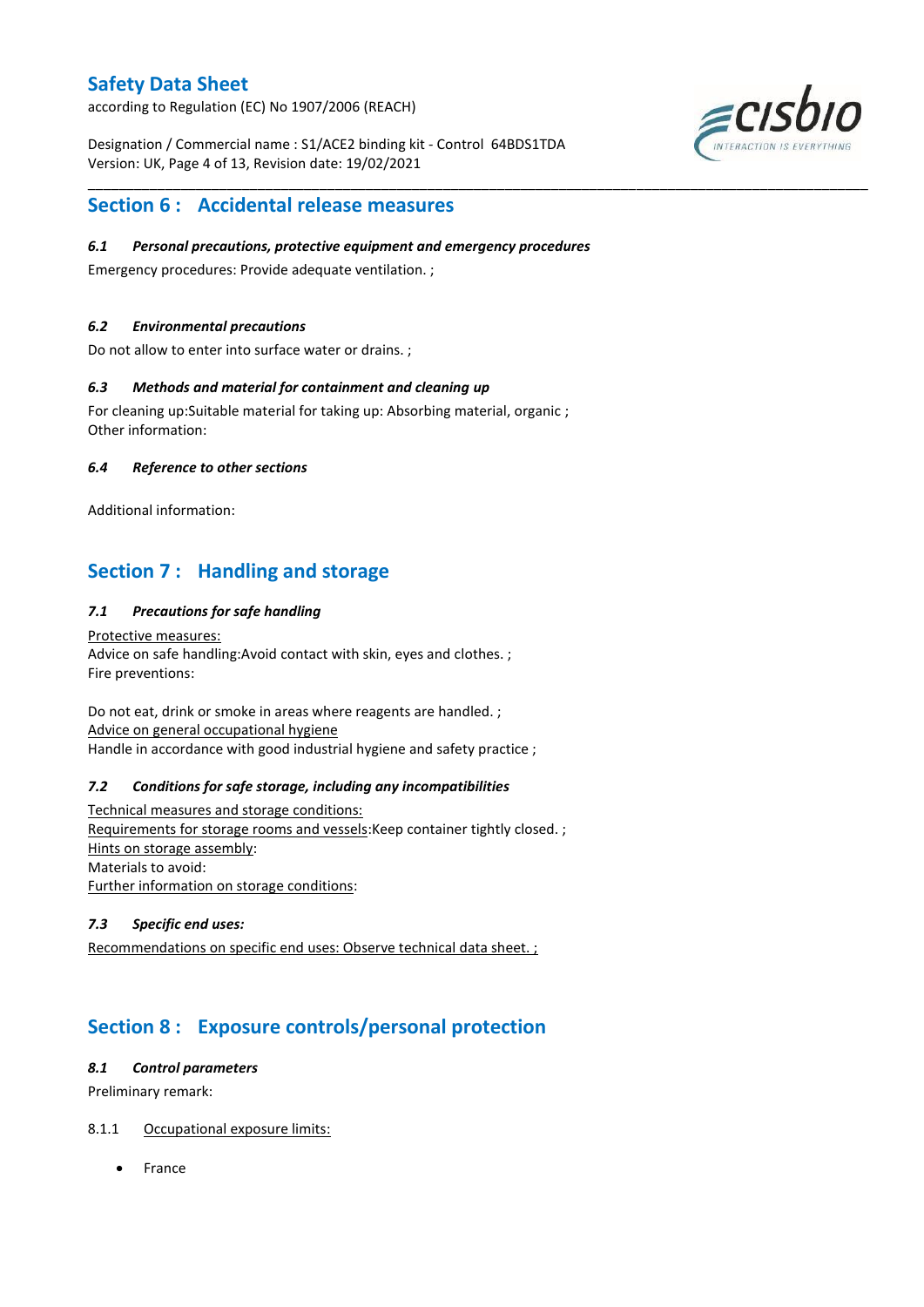according to Regulation (EC) No 1907/2006 (REACH)



### Designation / Commercial name : S1/ACE2 binding kit - Control 64BDS1TDA Version: UK, Page 5 of 13, Revision date: 19/02/2021

| Source:                   | Informations relatives à la réglementation VME (France) : ED 984, 07.2012 |           |            |           |            |           |  |  |
|---------------------------|---------------------------------------------------------------------------|-----------|------------|-----------|------------|-----------|--|--|
| <b>Substance</b>          | EC No.                                                                    | CAS-No    | VLE(mg/m3) | VLE (ppm) | VME(mg/m3) | VME (ppm) |  |  |
| 7778-77-0 / 231-<br>913-4 | 231-913-4                                                                 | 7778-77-0 |            |           |            |           |  |  |
| 7789-23-3 / 232-<br>151-5 | 232-151-5                                                                 | 7789-23-3 |            |           | 2.5        |           |  |  |

#### • Spain

| Source:                   | June 2015 | Limites de Exposicion Profesional para Agentes Quimicos en Espana<br>Instituto Nacional de Seguridad e Higiene en el Trabajo |                  |              |                  |              |  |  |  |
|---------------------------|-----------|------------------------------------------------------------------------------------------------------------------------------|------------------|--------------|------------------|--------------|--|--|--|
| Substance                 | EC-No.    | <b>CAS-No</b>                                                                                                                | $VLA-EC$ (mg/m3) | VLA-EC (ppm) | $VLA-ED$ (mg/m3) | VLA-ED (ppm) |  |  |  |
| 7778-77-0 / 231-<br>913-4 | 231-913-4 | 7778-77-0                                                                                                                    |                  |              |                  |              |  |  |  |
| 7789-23-3 / 232-<br>151-5 | 232-151-5 | 7789-23-3                                                                                                                    |                  |              |                  |              |  |  |  |

### **•** Germany

| Source:               | TRGS 900, June 2015, BAuA |           |             |           |  |  |  |
|-----------------------|---------------------------|-----------|-------------|-----------|--|--|--|
| Substance             | EC No.                    | CAS-No    | AGW (mg/m3) | AGW (ppm) |  |  |  |
| 7778-77-0 / 231-913-4 | 231-913-4                 | 7778-77-0 |             |           |  |  |  |
| 7789-23-3 / 232-151-5 | 232-151-5                 | 7789-23-3 |             |           |  |  |  |

- Italia
- Greece
- $\bullet$  UK
- OSHA (USA)

| Source:                       |        | Occupational Safety and Health Administration (OSHA) Permissible Exposure Limits (PELS) from 29 CFR 1910.1000 |                                                                            |                                                                               |                                                                      |                                                                        |  |  |
|-------------------------------|--------|---------------------------------------------------------------------------------------------------------------|----------------------------------------------------------------------------|-------------------------------------------------------------------------------|----------------------------------------------------------------------|------------------------------------------------------------------------|--|--|
| Substance                     | EC No. | CAS-No                                                                                                        | <b>OSHA Permissible</b><br><b>Exposure Limit (PEL)</b><br>8-hour TWA (ppm) | <b>OSHA Permissible</b><br><b>Exposure Limit (PEL) 8-</b><br>hour TWA (mg/m3) | <b>OSHA Permissible</b><br><b>Exposure Limit (PEL)</b><br>STEL (ppm) | <b>OSHA Permissible</b><br><b>Exposure Limit (PEL)</b><br>STEL (mg/m3) |  |  |
| 7778-77-0 / 231-913-231-913-4 |        | 7778-77-0                                                                                                     |                                                                            |                                                                               |                                                                      |                                                                        |  |  |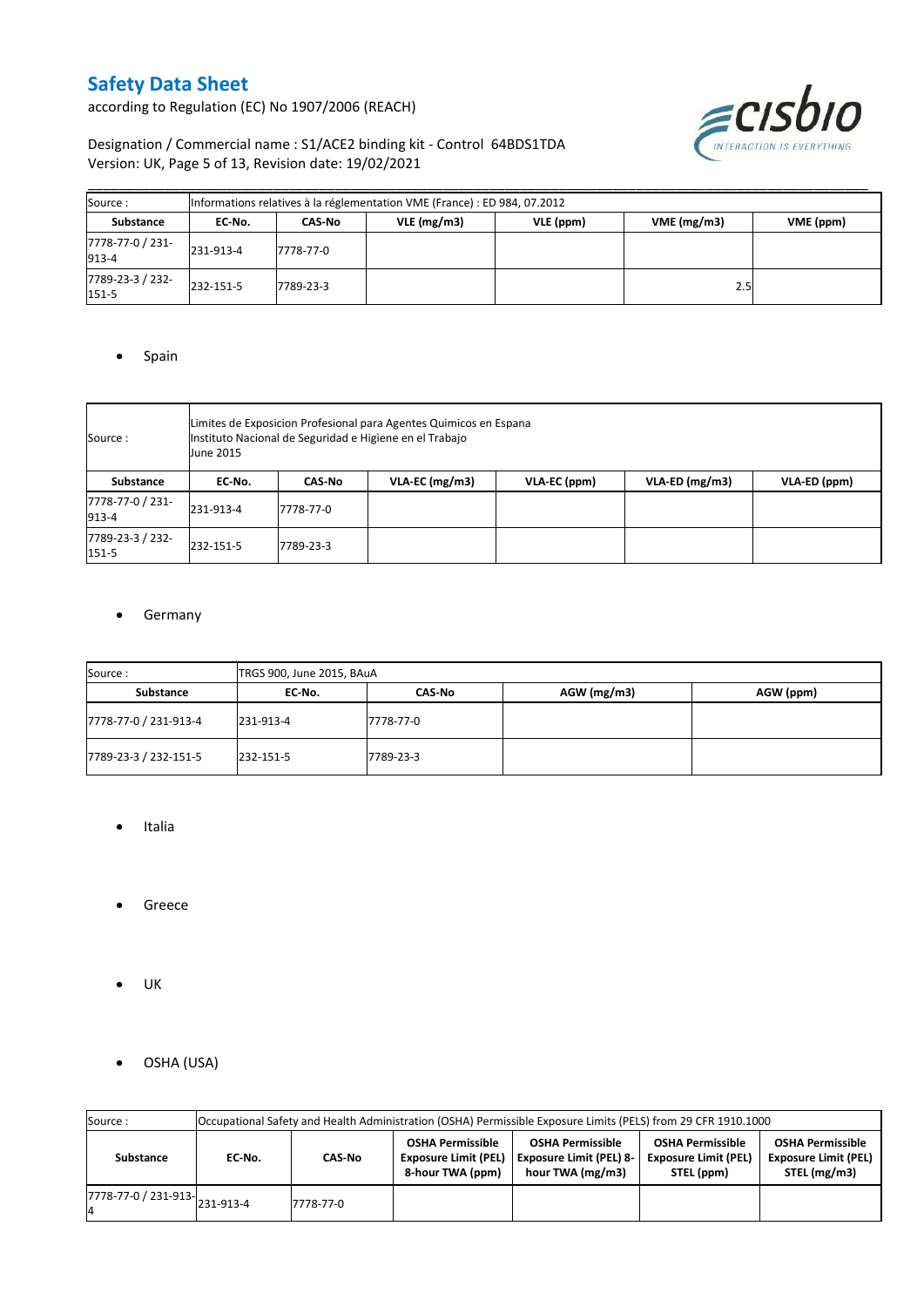according to Regulation (EC) No 1907/2006 (REACH)



### Designation / Commercial name : S1/ACE2 binding kit - Control 64BDS1TDA Version: UK, Page 6 of 13, Revision date: 19/02/2021

| , סיד<br>- פיל <u>ו דרד-זכז / כ-כ</u> ז-בס<br>$\sim$<br>כו |  |  |  |
|------------------------------------------------------------|--|--|--|

#### 8.1.2 Biological limit values (Germany):

| Source :              | List of recommended health-based biological limit values (BLVs) and biological guidance values (BGVs), June 2014 |           |               |           |  |  |  |  |
|-----------------------|------------------------------------------------------------------------------------------------------------------|-----------|---------------|-----------|--|--|--|--|
| Substance             | EC No.                                                                                                           | CAS No    | $BLV$ (mg/m3) | BLV (ppm) |  |  |  |  |
| 7778-77-0 / 231-913-4 | 231-913-4                                                                                                        | 7778-77-0 |               |           |  |  |  |  |
| 7789-23-3 / 232-151-5 | 232-151-5                                                                                                        | 7789-23-3 |               |           |  |  |  |  |

#### 8.1.3 Exposure limits at intended use (Germany):

| Source:               | TRGS 903, November 2015, BAuA |           |             |           |  |  |  |  |
|-----------------------|-------------------------------|-----------|-------------|-----------|--|--|--|--|
| Substance             | EC No.                        | CAS-No    | BGW (mg/m3) | BGW (ppm) |  |  |  |  |
| 7778-77-0 / 231-913-4 | 231-913-4                     | 7778-77-0 |             |           |  |  |  |  |
| 7789-23-3 / 232-151-5 | 232-151-5                     | 7789-23-3 |             |           |  |  |  |  |

### 8.1.4 DNEL/PNEC-values:

• DNEL worker

| Source:                  |                     | <b>IGESTIS</b> - substance database |                                                 |                                                          |                                                           |                                                  |                                                         |                                                    |                                                             |
|--------------------------|---------------------|-------------------------------------|-------------------------------------------------|----------------------------------------------------------|-----------------------------------------------------------|--------------------------------------------------|---------------------------------------------------------|----------------------------------------------------|-------------------------------------------------------------|
| Substance                | EC No.              | <b>CAS-No</b>                       | Acute - dermal,<br>local effects<br>(mg/kg/day) | $Long-term -$<br>dermal, local<br>effects<br>(mg/kg/day) | Long-term -<br>dermal.<br>systemic effects<br>(mg/kg/day) | Acute –<br>linhalation. local<br>effects (mg/m3) | $Acute -$<br>inhalation,<br>systemic effects<br>(mg/m3) | Long-term-<br>inhalation, local<br>effects (mg/m3) | Long-term $-$<br>inhalation,<br>systemic effects<br>(mg/m3) |
| 7778-77-0 /<br>231-913-4 | 231-913-4 7778-77-0 |                                     |                                                 |                                                          |                                                           |                                                  | 4.07-4.07                                               |                                                    |                                                             |
| 7789-23-3/<br>232-151-5  | 232-151-5 7789-23-3 |                                     |                                                 |                                                          |                                                           | $3-3$                                            | $3-3$                                                   |                                                    |                                                             |

#### DNEL consumer

| Source:                  |        | <b>IGESTIS</b> – substance database |                                                 |                                                          |                                                             |                                                 |                                                       |                                                    |                                                             |
|--------------------------|--------|-------------------------------------|-------------------------------------------------|----------------------------------------------------------|-------------------------------------------------------------|-------------------------------------------------|-------------------------------------------------------|----------------------------------------------------|-------------------------------------------------------------|
| <b>Substance</b>         | EC No. | <b>CAS-No</b>                       | Acute – dermal,<br>local effects<br>(mg/kg/day) | $Long-term -$<br>dermal, local<br>effects<br>(mg/kg/day) | Long-term $-$<br>dermal,<br>systemic effects<br>(mg/kg/day) | Acute –<br>inhalation, local<br>effects (mg/m3) | Acute -<br>inhalation,<br>systemic effects<br>(mg/m3) | Long-term-<br>inhalation, local<br>effects (mg/m3) | Long-term $-$<br>inhalation,<br>systemic effects<br>(mg/m3) |
| 7778-77-0 /<br>231-913-4 |        | 231-913-4 7778-77-0                 |                                                 |                                                          |                                                             |                                                 |                                                       |                                                    |                                                             |
| 7789-23-3/<br>232-151-5  |        | 232-151-5 7789-23-3                 |                                                 |                                                          |                                                             |                                                 |                                                       |                                                    |                                                             |

DNEL remark:

• PNEC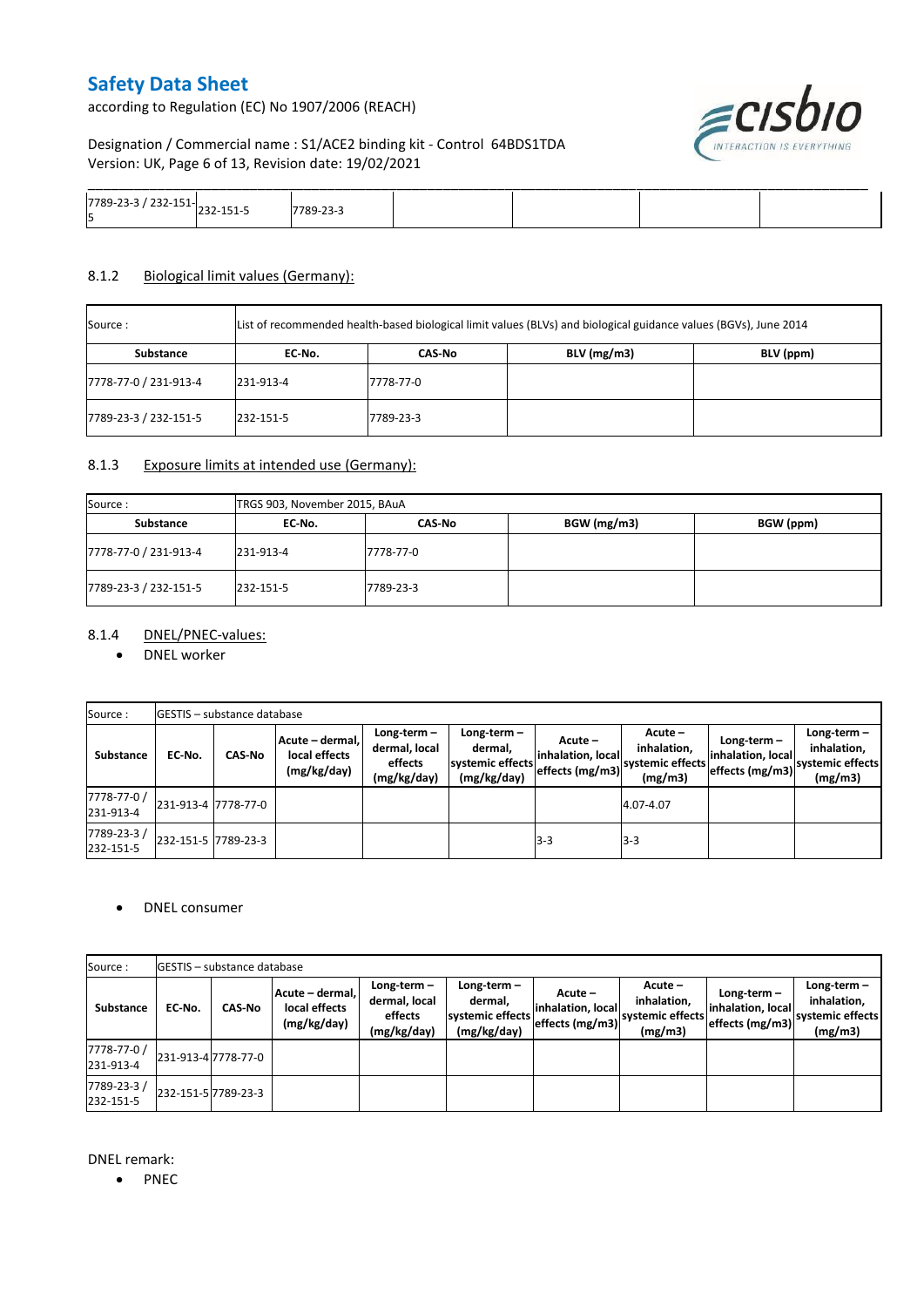according to Regulation (EC) No 1907/2006 (REACH)



Designation / Commercial name : S1/ACE2 binding kit - Control 64BDS1TDA Version: UK, Page 7 of 13, Revision date: 19/02/2021

| Source:          | <b>INERIS</b>                  |                                                                                                                   |              |  |              |  |                      |  |            |                      |              |  |  |  |  |
|------------------|--------------------------------|-------------------------------------------------------------------------------------------------------------------|--------------|--|--------------|--|----------------------|--|------------|----------------------|--------------|--|--|--|--|
|                  |                                |                                                                                                                   | PNEC AQUATIC |  |              |  |                      |  |            | <b>PNEC Sediment</b> |              |  |  |  |  |
| <b>Substance</b> | <b>CAS-No</b><br>EC-No.        |                                                                                                                   | freshwater   |  | marine water |  | intermittent release |  | freshwater |                      | marine water |  |  |  |  |
|                  |                                | (mg/L)  (mg/kg)  (ppm)  (mg/L)  (mg/kg)  (ppm)  (mg/L)  (mg/kg)  (ppm)  (mg/L) (mg/kg) (ppm) (mg/L) (mg/kg) (ppm) |              |  |              |  |                      |  |            |                      |              |  |  |  |  |
| 7778-77-0        | / 231-913- 231-913-4 7778-77-0 |                                                                                                                   |              |  |              |  |                      |  |            |                      |              |  |  |  |  |
| 7789-23-3        | / 232-151- 232-151-5 7789-23-3 |                                                                                                                   |              |  |              |  |                      |  |            |                      |              |  |  |  |  |

| Source:                 | <b>INERIS</b> |               |        |                  |       |                                |         |                 |        |         |                             |        |         |       |
|-------------------------|---------------|---------------|--------|------------------|-------|--------------------------------|---------|-----------------|--------|---------|-----------------------------|--------|---------|-------|
| <b>Substance</b>        |               |               | Others |                  |       |                                |         |                 |        |         |                             |        |         |       |
|                         | EC-No.        | <b>CAS-No</b> |        | <b>PNEC soil</b> |       | PNEC sewage treatment<br>plant |         | <b>PNEC</b> air |        |         | PNEC secondary<br>poisoning |        |         |       |
|                         |               |               | (mg/L) | (mg/kg)          | (ppm) | (mg/L)                         | (mg/kg) | (ppm)           | (mg/L) | (mg/kg) | (ppm)                       | (mg/L) | (mg/kg) | (ppm) |
| 7778-77-0/<br>231-913-4 | 231-913-4     | 7778-77-0     |        |                  |       |                                |         |                 |        |         |                             |        |         |       |
| 7789-23-3/<br>232-151-5 | 232-151-5     | 7789-23-3     |        |                  |       |                                |         |                 |        |         |                             |        |         |       |

PNEC remark: Control parameters remark:

#### *8.2 Exposure controls*

8.2.1 Appropriate engineering controls:

8.2.2 Personal protective equipment:

**Eye / Face protection**: Safety glasses with side-shields ;

**Skin protection**:Gloves ;

**Respiratory protection**:Ensure adequate ventilation ;

**Thermal hazards:**<br>8.2.3 **Environm** 

Environmental exposure controls:

# **Section 9 : Physical and chemical properties**

#### *9.1 Information on basic physical and chemical properties*

Appearance

| Appearance            |             |
|-----------------------|-------------|
| Physical state        | Liquid      |
| Colour                | Colorless : |
| Odour                 |             |
| Odour threshold (ppm) |             |

|                     | Value | Concentration<br>(mol/L) | Method | Temperature (°C) Pressure (kPa) | Remark |
|---------------------|-------|--------------------------|--------|---------------------------------|--------|
| юH                  |       |                          |        |                                 |        |
| Melting point (°C)  |       |                          |        |                                 |        |
| Freezing point (°C) |       |                          |        |                                 |        |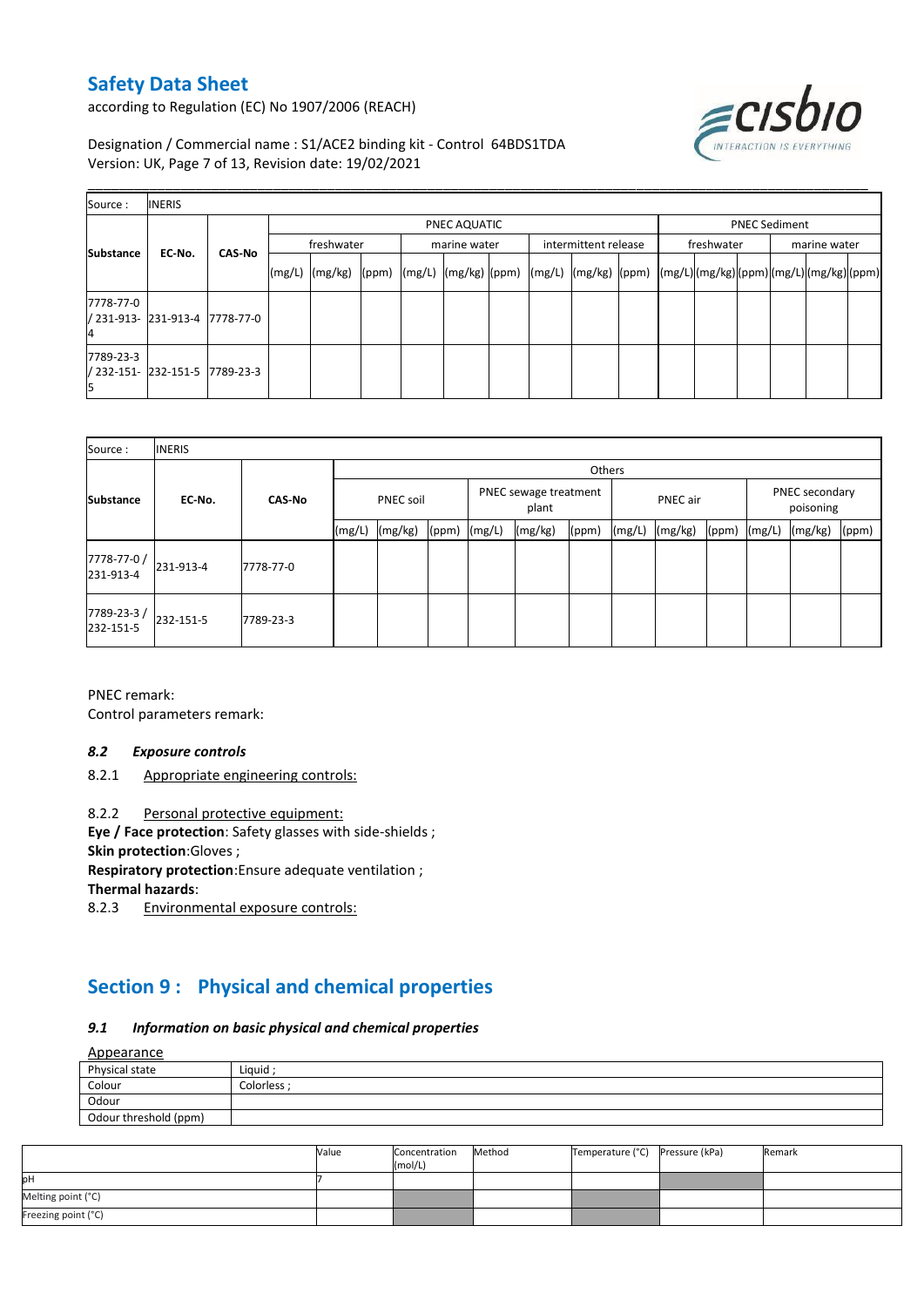according to Regulation (EC) No 1907/2006 (REACH)



### Designation / Commercial name : S1/ACE2 binding kit - Control 64BDS1TDA Version: UK, Page 8 of 13, Revision date: 19/02/2021

| Initial boiling point/boiling range (°C)                    |                                           |  |  |  |
|-------------------------------------------------------------|-------------------------------------------|--|--|--|
| Flash point (°C)                                            |                                           |  |  |  |
| Evaporation rate (kg/m <sup>2</sup> /h)                     |                                           |  |  |  |
| Flammability (type:) (%)                                    |                                           |  |  |  |
| Upper/lower<br>flammability or explosive<br>limits          | Upper explosive limit<br>(%)              |  |  |  |
|                                                             | Lower explosive limit (%)                 |  |  |  |
| Vapour pressure (kPa)                                       |                                           |  |  |  |
| Vapour density (g/cm <sup>3</sup> )                         |                                           |  |  |  |
| Densities                                                   | Density (g/cm <sup>3</sup> )              |  |  |  |
|                                                             | Relative density (g/cm <sup>3</sup> )     |  |  |  |
|                                                             | Bulk density (g/cm <sup>3</sup> )         |  |  |  |
|                                                             | Critical density (g/cm <sup>3</sup> )     |  |  |  |
| Solubility (Type: ) (g/L)                                   |                                           |  |  |  |
| Partition coefficient (log Pow)<br>n-octanol/water at pH :  |                                           |  |  |  |
| Auto-ignition temperature (°C)                              |                                           |  |  |  |
| Decomposition temperature (°C)<br>Decomposition energy : kJ |                                           |  |  |  |
| Viscosity                                                   | Viscosity, dynamic (poiseuille)           |  |  |  |
|                                                             | Viscosity, cinematic (cm <sup>3</sup> /s) |  |  |  |
| Oxidising properties                                        |                                           |  |  |  |
| Explosive properties                                        |                                           |  |  |  |
|                                                             |                                           |  |  |  |

#### *9.2 Other information:*

No other relevant data available

# **Section 10 : Stability and reactivity**

- *10.1 Reactivity* This material is considered to be non-reactive under normal use conditions. ;
- *10.2 Chemical stability*
- *10.3 Possibility of hazardous reactions*
- *10.4 Conditions to avoid:*
- *10.5 Incompatible materials:*

#### *10.6 Hazardous decomposition products:*

Does not decompose when used for intended uses. ;

## **Section 11 : Toxicological information**

Toxicokinetics, metabolism and distribution

#### *11.1 Information on toxicological effects*

**Substances** 

**Acute toxicity**

Animal data: Acute oral toxicity: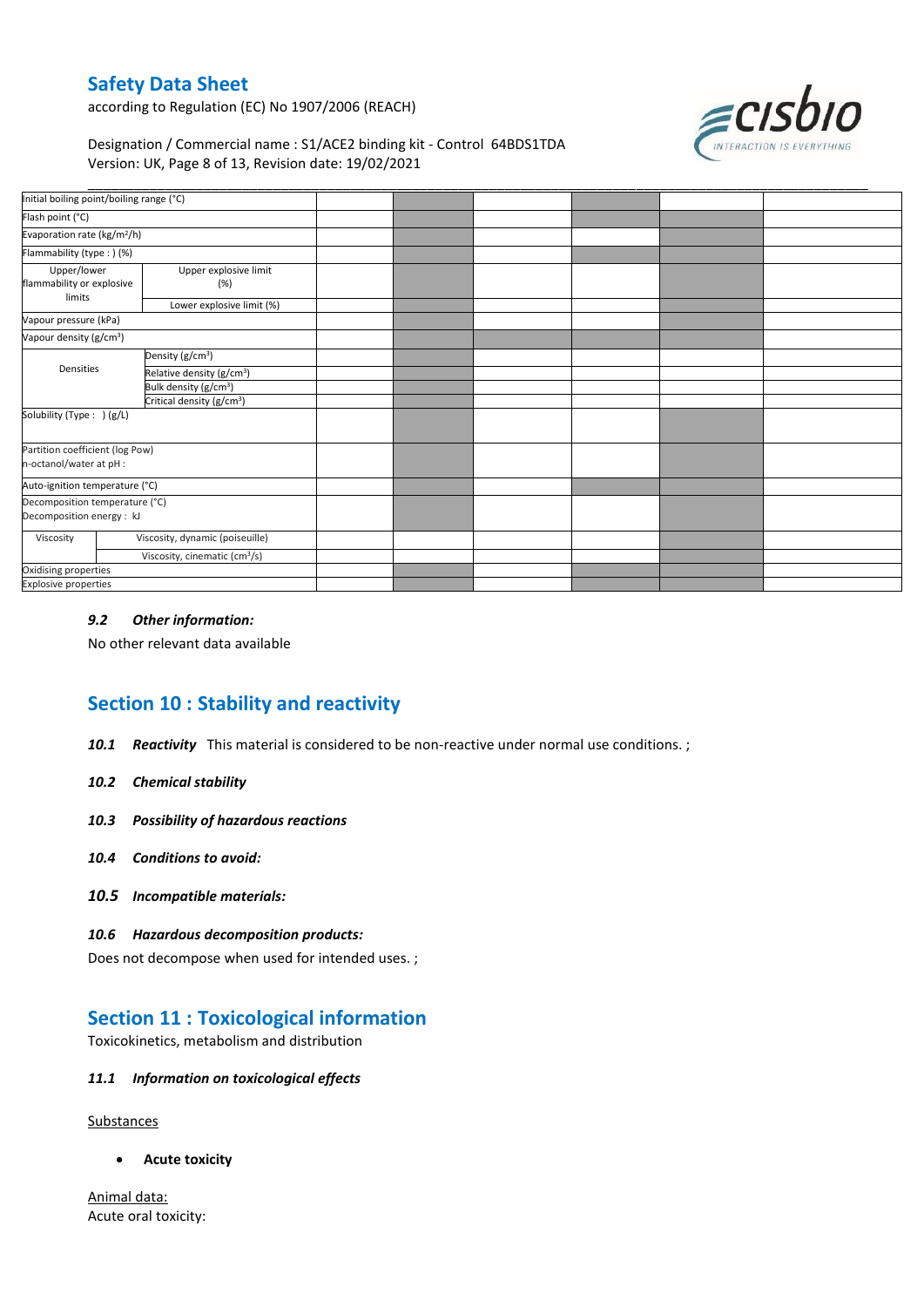according to Regulation (EC) No 1907/2006 (REACH)



### Designation / Commercial name : S1/ACE2 binding kit - Control 64BDS1TDA Version: UK, Page 9 of 13, Revision date: 19/02/2021

| Substance name        | LD50<br>(mg/kg) | <b>Species</b> | Method | Symptoms / delayed effects | Remark |
|-----------------------|-----------------|----------------|--------|----------------------------|--------|
| 7789-23-3 / 232-151-5 | 245-245         | Rat            |        |                            |        |

\_\_\_\_\_\_\_\_\_\_\_\_\_\_\_\_\_\_\_\_\_\_\_\_\_\_\_\_\_\_\_\_\_\_\_\_\_\_\_\_\_\_\_\_\_\_\_\_\_\_\_\_\_\_\_\_\_\_\_\_\_\_\_\_\_\_\_\_\_\_\_\_\_\_\_\_\_\_\_\_\_\_\_\_\_\_\_\_\_\_\_\_\_\_\_\_\_\_\_\_\_

#### Acute dermal toxicity:

| Substance name        | LD50 (mg/kg) | <b>Species</b> | Method | Remark |
|-----------------------|--------------|----------------|--------|--------|
| 7789-23-3 / 232-151-5 |              |                |        |        |

#### Acute inhalative toxicity:

| Substance name        | <b>C(E)L50</b><br>(mg/L) | <b>Exposure time</b> | <b>Species</b> | <b>Method</b> | Remark |
|-----------------------|--------------------------|----------------------|----------------|---------------|--------|
| 7789-23-3 / 232-151-5 |                          |                      |                |               |        |

Practical experience / human evidence: Assessment / Classification: General Remark:

#### **•** Skin corrosion/irritation

Animal data:

In-vitro skin test method: In-vitro skin test result: Assessment / Classification:

#### **Eye damage/irritation**

#### Animal data:

In vitro eye test method: In vitro eye test result: Assessment / Classification:

#### **CMR effects (carcinogenity, mutagenicity and toxicity for reproduction)**

o Germ cell mutagenicity:

Animal data:

Assessment / Classification:

o Carcinogenicity

Practical experience / human evidence: Animal data:

Other information: Assessment / Classification: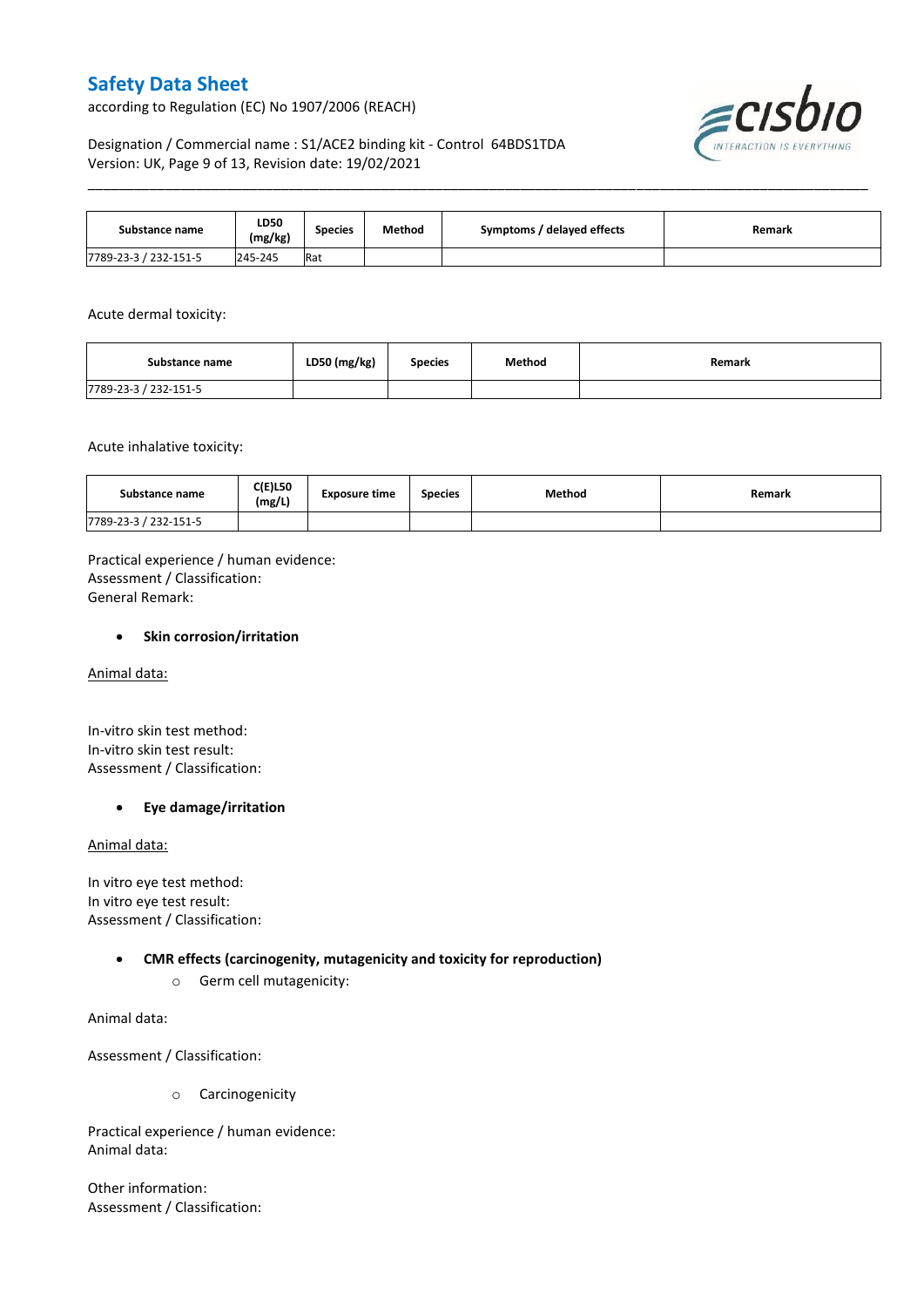according to Regulation (EC) No 1907/2006 (REACH)



Designation / Commercial name : S1/ACE2 binding kit - Control 64BDS1TDA Version: UK, Page 10 of 13, Revision date: 19/02/2021

\_\_\_\_\_\_\_\_\_\_\_\_\_\_\_\_\_\_\_\_\_\_\_\_\_\_\_\_\_\_\_\_\_\_\_\_\_\_\_\_\_\_\_\_\_\_\_\_\_\_\_\_\_\_\_\_\_\_\_\_\_\_\_\_\_\_\_\_\_\_\_\_\_\_\_\_\_\_\_\_\_\_\_\_\_\_\_\_\_\_\_\_\_\_\_\_\_\_\_\_\_

o Reproductive toxicity

Practical experience / human evidence: Animal data:

Other information: Assessment / Classification:

Overall assessment on CMR properties:

- **Specific target organ toxicity (single exposure)**
	- o STOT SE 1 and 2

Animal data:

Other information:

o STOT SE 3

Practical experience / human evidence:

Other information: Assessment / Classification:

#### **Specific target organ toxicity (repeated exposure)**

Practical experience / human evidence: Animal data:

Assessment / Classification: Other information

#### **Aspiration hazard**

Practical experience / human evidence: Experimental data: viscosity data: see SECTION 9. Assessment / Classification: Remark:

11.1.1 Mixtures No toxicological information is available for the mixture itself

### **Section 12 : Ecological information**

In case that test data regarding one endpoint/differentiation exist for the mixture itself, the classification is carried out according to the substance criteria (excluding biodegradation and bioaccumulation). If no test data exist, the criteria for mixture classification has to be used (calculation method) in this case the toxicological data of the ingredients are shown.

*12.1 Aquatic toxicity:* 

Acute (short-term) fish toxicity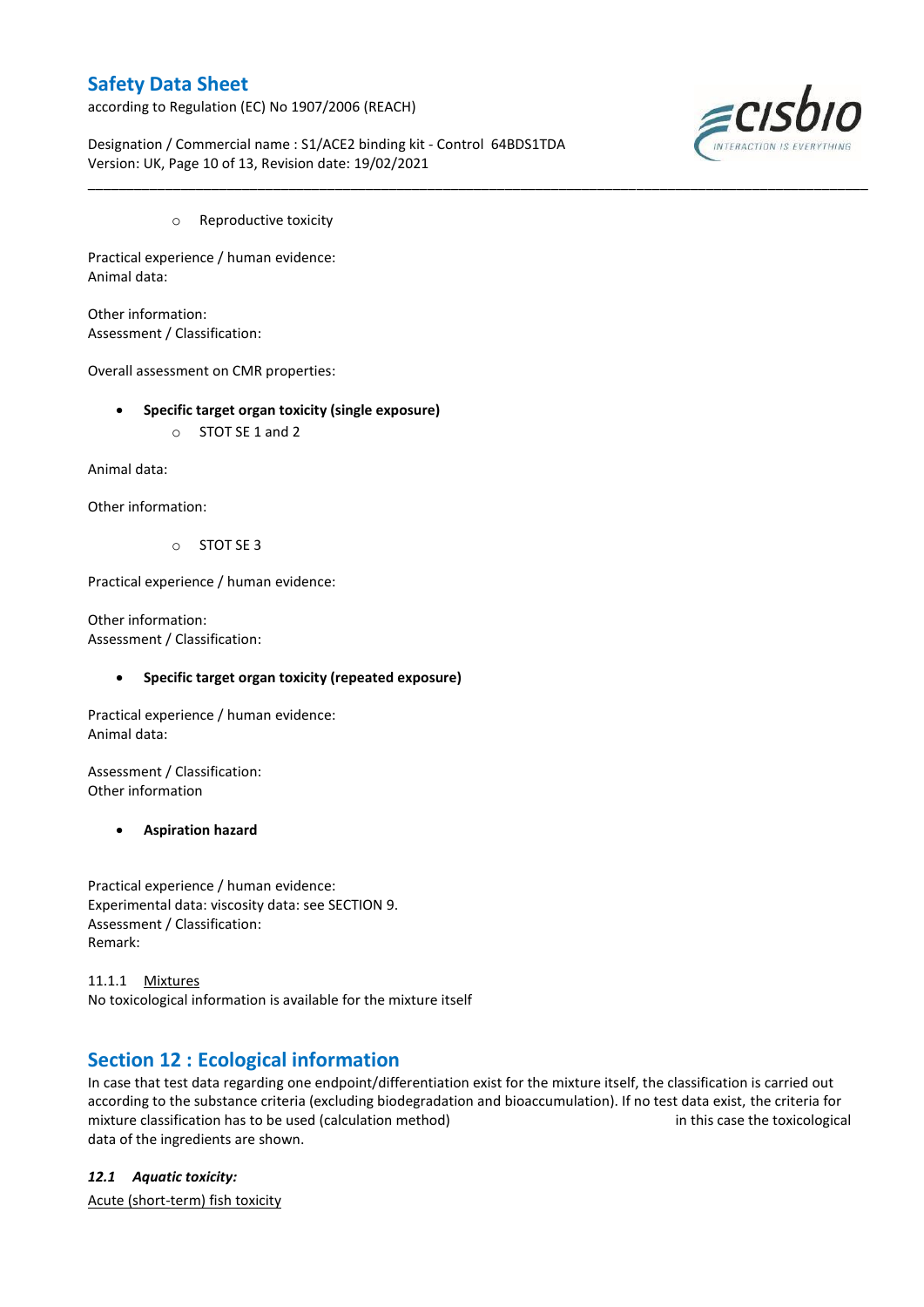according to Regulation (EC) No 1907/2006 (REACH)

Designation / Commercial name : S1/ACE2 binding kit - Control 64BDS1TDA Version: UK, Page 11 of 13, Revision date: 19/02/2021

\_\_\_\_\_\_\_\_\_\_\_\_\_\_\_\_\_\_\_\_\_\_\_\_\_\_\_\_\_\_\_\_\_\_\_\_\_\_\_\_\_\_\_\_\_\_\_\_\_\_\_\_\_\_\_\_\_\_\_\_\_\_\_\_\_\_\_\_\_\_\_\_\_\_\_\_\_\_\_\_\_\_\_\_\_\_\_\_\_\_\_\_\_\_\_\_\_\_\_\_\_



Chronic (long-term) fish toxicity

Acute (short-term) toxicity to crustacea

Chronic (long-term) toxicity to crustacea

Acute (short-term) toxicity to algae and cyanobacteria

Toxicity to microorganisms and other aquatic plants / organisms

Assessment / Classification:

#### *12.2 Persistence and degradability*

Biodegradation:

Abiotic Degradation:

Assessment / Classification:

#### *12.3 Bioaccumulative potential*

Bioconcentration factor (BCF):

#### *12.4 Mobility in soil*

*12.5 Results of PBT and vPvB assessment*

#### *12.6 Other adverse effects:*

Additional ecotoxicological information:

### **Section 13 : Disposal considerations**

#### *13.1 Waste treatment methods*

Waste treatment options: Dispose of waste according to applicable legislation. ;

# **Section 14 : Transport information**

ADR/RID/AND/IMDG/IATA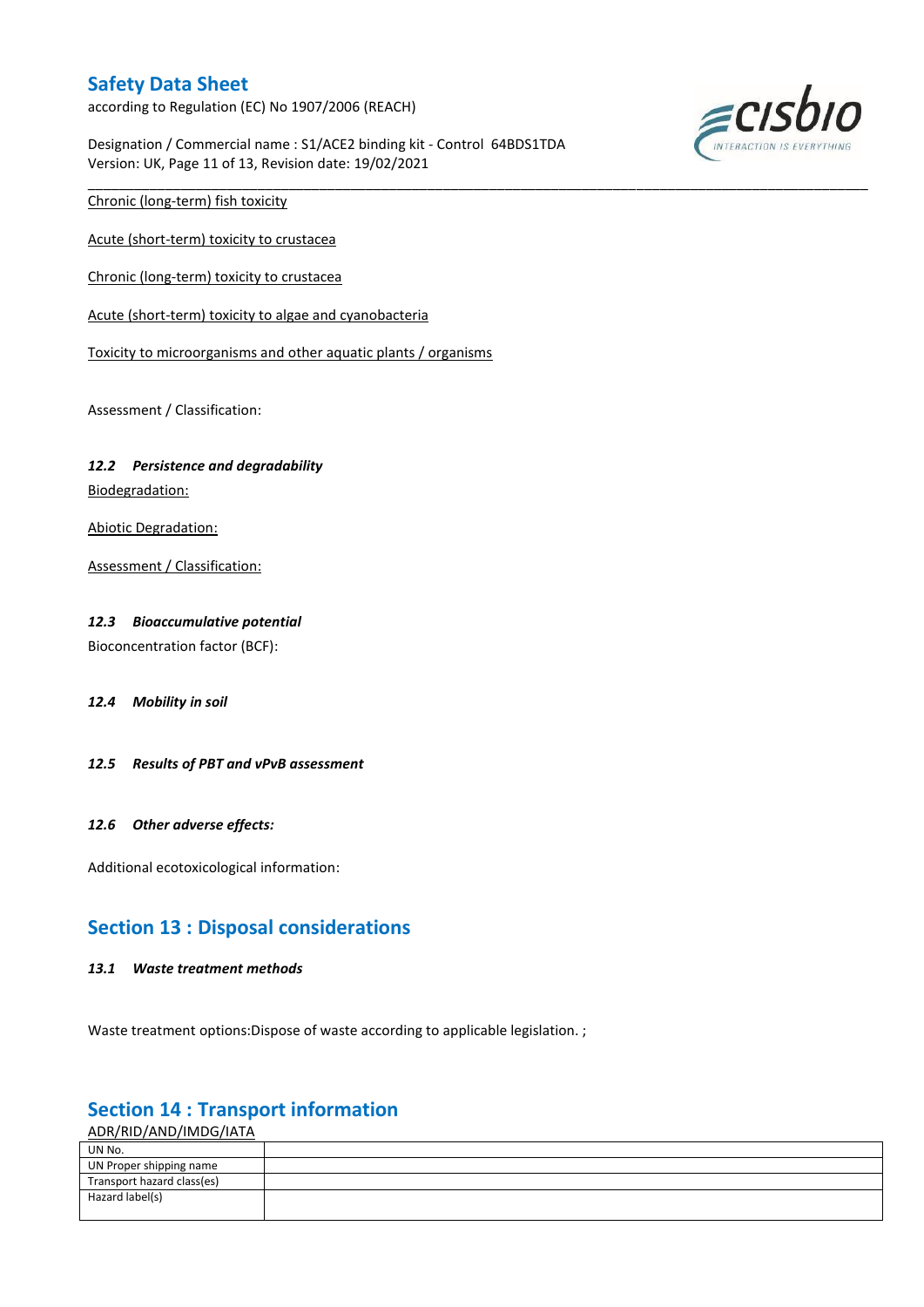according to Regulation (EC) No 1907/2006 (REACH)

Designation / Commercial name : S1/ACE2 binding kit - Control 64BDS1TDA Version: UK, Page 12 of 13, Revision date: 19/02/2021



Packing group

### \_\_\_\_\_\_\_\_\_\_\_\_\_\_\_\_\_\_\_\_\_\_\_\_\_\_\_\_\_\_\_\_\_\_\_\_\_\_\_\_\_\_\_\_\_\_\_\_\_\_\_\_\_\_\_\_\_\_\_\_\_\_\_\_\_\_\_\_\_\_\_\_\_\_\_\_\_\_\_\_\_\_\_\_\_\_\_\_\_\_\_\_\_\_\_\_\_\_\_\_\_ *Transport in bulk according to Annex II of MARPOL 73/78 and the IBC Code* Land transport (ADR/RID) Classification code ADR: Special Provisions for ADR/RID: Limited quantities for ADR/RID: Excepted Quantities for ADR/RID: Packing Instructions for ADR/RID: Special packing provisions for ADR/RID: Mixed packing provisions: Portable tanks and bulk containers Instructions: Portable tanks and bulk containers Special Provisions: ADR Tank Code: ADR Tank special provisions: Vehicle for tank carriage: Special provisions for carriage Packages: Special provisions for carriage Bulk: Special provisions for carriage for loading, unloading and handling: Special Provisions for carriage Operation: Hazard identification No: Transport category (Tunnel restriction code): Sea transport (IMDG) Marine Pollutant: Subsidiary risk(s) for IMDG: Packing provisions for IMDG: Limited quantities for IMDG: Packing instructions for IMDG: IBC Instructions: IBC Provisions: IMO tank instructions: UN tank instructions: Tanks and bulk Provisions: EmS :  $500$  EmS : Properties and observations: Inland waterway transport (ADN) Classification Code ADN: Special Provisions ADN: Limited quantities ADN: Excepted quantities ADN: Carriage permitted: Equipment required: Provisions concerning loading and unloading: Provisions concerning carriage: Number of blue cones/lights: Remark: Air transport (ICAO-TI / IATA-DGR) Subsidiary risk for IATA: Excepted quantity for IATA: Passenger and Cargo Aircraft Limited Quantities Packing Instructions: Passenger and Cargo Aircraft Limited Quantities Maximal Net Quantity : Passenger and Cargo Aircraft Packaging Instructions : Passenger and Cargo Aircraft Maximal Net Quantity : Cargo Aircraft only Packaging Instructions : Cargo Aircraft only Maximal Net Quantity : ERG code: Special Provisions for IATA: **Section 15 : Regulatory information**

### *15.1 Safety, health and environmental regulations/legislation specific for the substance or mixture* EU regulations

Authorisations and/or restrictions on use:

Authorisations: Restrictions on use: 7789-23-3 / 232-151-5